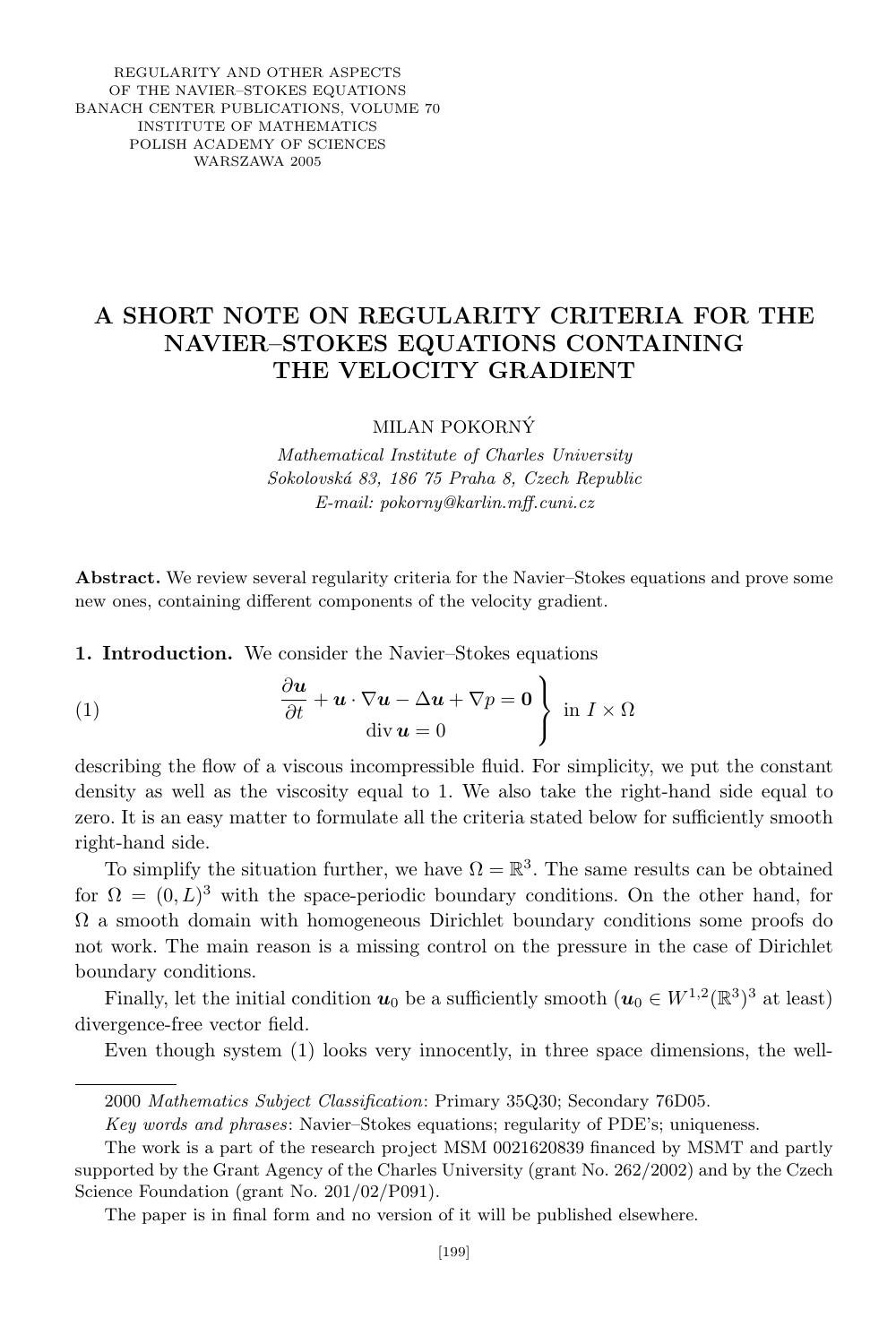posedness in the sense of Hadamard is an open question since the work of Leray [13]. It is well known that for any  $u_0 \in L^2(\mathbb{R}^3)^3$ , div  $u_0 = 0$  in  $\mathcal{D}'(\mathbb{R}^3)$  there exists at least one weak solution to (1) which satisfies the energy inequality

(2) 
$$
\|\mathbf{u}(t)\|_{2}^{2}+2\int_{0}^{t}\|\nabla\mathbf{u}\|_{2}^{2}d\tau\leq\|\mathbf{u}_{0}\|_{2}^{2} \quad \text{for all } t\in I
$$

and thus also  $\lim_{t\to 0^+} ||u(t) - u_0||_2 = 0$ . Such solutions are called Leray–Hopf weak solutions.

On the other hand, the uniqueness and smoothness of the solution is known only either locally in time or for sufficiently small initial velocity. If  $\Omega \subseteq \mathbb{R}^2$ , the situation changes; we get both uniqueness of the weak solution and its regularity provided the data are smooth enough.

First regularity (and uniqueness) criteria were formulated already at the end of fifties and beginning of sixties; cf. [21], [24]. If

$$
\mathbf{u} \in L^t(I; L^s(\mathbb{R}^3)^3), \qquad \frac{2}{t} + \frac{3}{s} \le 1, \quad s > 3
$$

then the solution to  $(1)$  is smooth on I and thus unique in the class of all Leray–Hopf weak solutions. Due to the scaling, the conditions  $\frac{2}{t} + \frac{3}{s} \le a$  will appear quite often. To simplify the notation, we will say that  $u \in (PS)_a$  if  $u \in L^t(I; L^s(\mathbb{R}^3))$  for some s, t satisfying  $\frac{2}{t} + \frac{3}{s} = a, s \in [\frac{3}{a}, \infty]$  and  $u \in \widetilde{(PS)}_a$  if  $s \in (\frac{3}{a}, \infty]$  only. Thus the classical Prodi–Serrin condition can be formulated that  $u \in \widetilde{(PS)}_1$  implies regularity and uniqueness of the Leray–Hopf weak solutions.

This result was improved later on; first, it was shown (see [12]) that the case  $u \in$  $L^{\infty}(I; L^{3}(\mathbb{R}^{3})^{3})$  implies uniqueness, later in a series of papers [8], [9] and [23] that this condition is also sufficient for smoothness, at least for  $\Omega = \mathbb{R}^3$  and  $\Omega = \mathbb{R}^3_+$ .

Another improvement of the classical result can be found in [1]. The authors showed that for the regularity it is enough to have a certain information on two velocity components. The third component is estimated by the other two basically due to the divergencefree condition. A natural question appeared whether a certain regularity of one velocity component leads necessarily to the regularity of the whole vector field. This question was positively answered in the paper [16], where the authors showed that the needed regularity is

$$
u_3\in (PS)_{\frac{1}{2}}.
$$

(This result was proved as local regularity criterion for suitable weak solutions, however, it is an easy matter to transform it for the Cauchy problem.)

A very interesting combination of both criteria mentioned above can be found in [17]:

$$
u_1, u_2 \in (PS)_a, 2 \le t_1 \le \infty, 2 \le s_1 \le \infty,
$$
  
\n
$$
u_3 \in (PS)_b, 2 \le t_2 \le \infty, 3 \le s_2 \le \infty,
$$
  
\n
$$
a + b \le 2, 2/t_1 + 2/t_2 \le 1, 2/s_1 + 2/s_2 < 1.
$$

Further criteria can be formulated on the pressure p. Let us mention here only three such results. In [4] the authors showed that

$$
p\in \widetilde{(PS)}_2
$$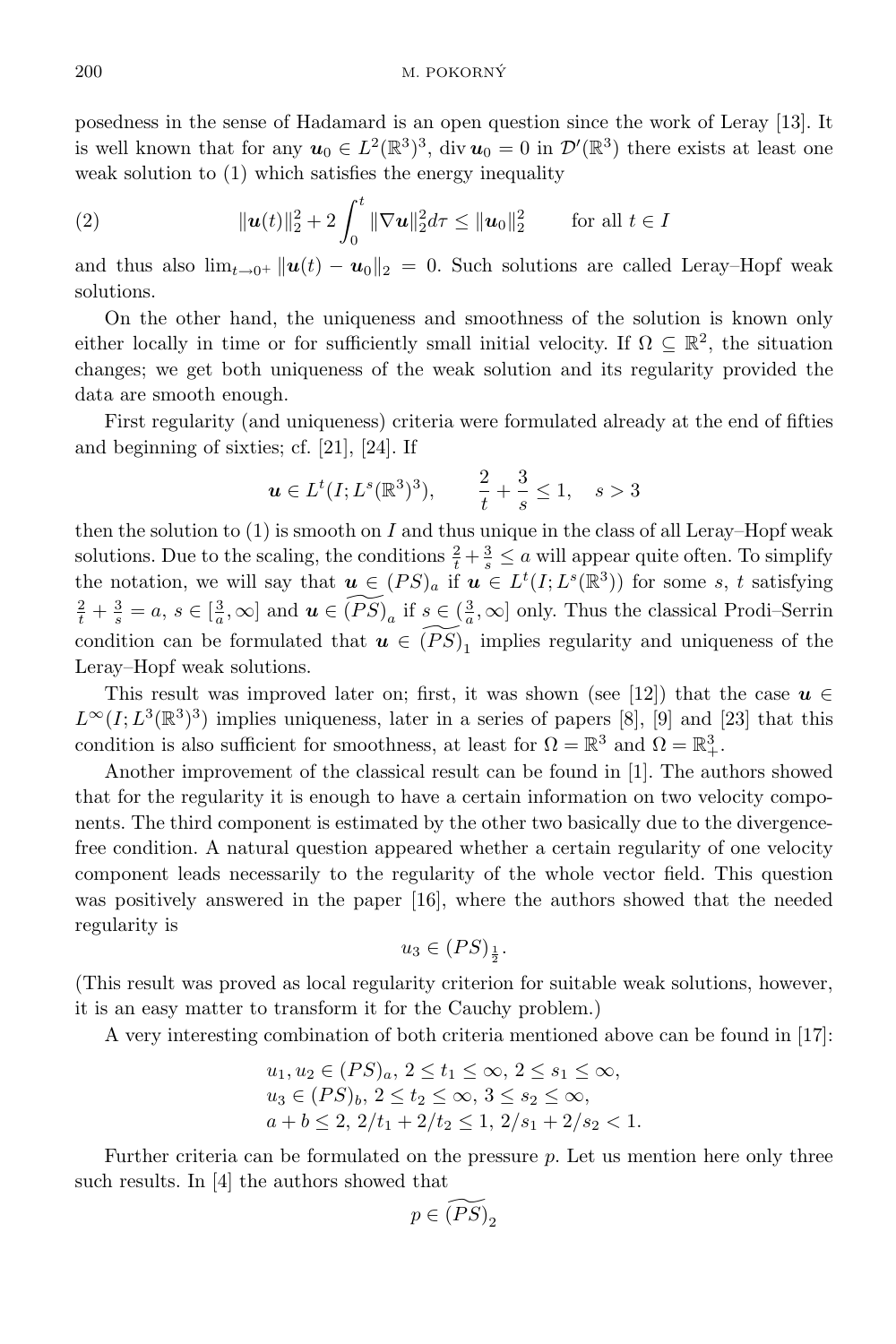is enough to ensure the regularity. On the other hand, Seregin and Šverák showed that the boundedness of the pressure from below (i.e. without loss of generality,  $p \geq 0$ ) is also sufficient. A local criterion for the non-negative part of the pressure was proved in [15]; however, both  $p_-\in \widetilde{(PS)}_2$  and a certain regularity of the velocity in an arbitrarily small neighborhood of the point were needed.

A natural candidate for regularity criteria is the gradient of the velocity. One may guess that

$$
\nabla \boldsymbol{u} \in (PS)_2
$$

could yield the regularity. At least for  $s < 3$ , it immediately follows from the classical Prodi–Serrin conditions and the results by Escauriaza, Seregin and Sverák due to the Sobolev imbedding theorem. Even though such a result has probably been known for a longer time, it was firstly published in [2] in 1995 (for  $s > \frac{3}{2}$ ).

Evidently, if we replace  $\nabla u$  by the vorticity  $\omega = \text{curl } u$ , we get the same criterion.

Similarly as for the velocity itself, there is a question whether one can formulate regularity criteria only for certain components of the velocity gradient or for certain components of the vorticity.

For the vorticity, it was shown in [5] that two components belonging to  $\widetilde{(PS)}_2$  ensure the regularity. See also [17] for the discussion of the role of the vorticity. On the other hand, as was shown in [6] and further improved in [3], also certain smoothness of the vorticity direction guarantees the regularity.

The velocity gradient has nine components and the situation is much more complex. First result from [5] claimed that  $\nabla u_1$  and  $\nabla u_2$  belonging to  $(PS)_1$  imply the regularity. This result is evidently not optimal in comparison to the vorticity. We will see that the condition  $\widetilde{(PS)}_2$  is indeed sufficient, even for only two components of the velocity gradient. An interesting open question is whether the smoothness of only one vorticity component implies the regularity.

Next expected result,

$$
\nabla u_3 \in (PS)_{\frac{3}{2}}
$$

guaranteeing the regularity was shown in [20]; independently also in [25]; particular case  $s = 3$  also in [24].

Further criteria will be mentioned in the following section. It was not our intention to mention all the criteria implying the regularity. One may replace the Lebesgue (Sobolev) spaces by the  $BMO$  space, or even the Besov spaces, see e.g. [11] or [7]. Other interesting results can be found in [17], [18], where the regularity criteria are expressed via the eigenvalues or eigenfunctions of the symmetric part of the velocity gradient.

Note that, except for a certain logarithmic improvement of the Prodi–Serrin conditions (see [14]), the "optimal" condition for the velocity is  $(PS)_1$  while for the pressure and the velocity gradient it is  $(PS)_2$ .

2. Regularity criteria containing components of the velocity gradient. We have already announced that  $\nabla u_3 \in (PS)^3$  guarantees the regularity. (In fact, we will slightly improve this result). It is not very surprising that  $\frac{\partial u}{\partial x_3} \in (PS)_{\frac{3}{2}}$  yields the same result.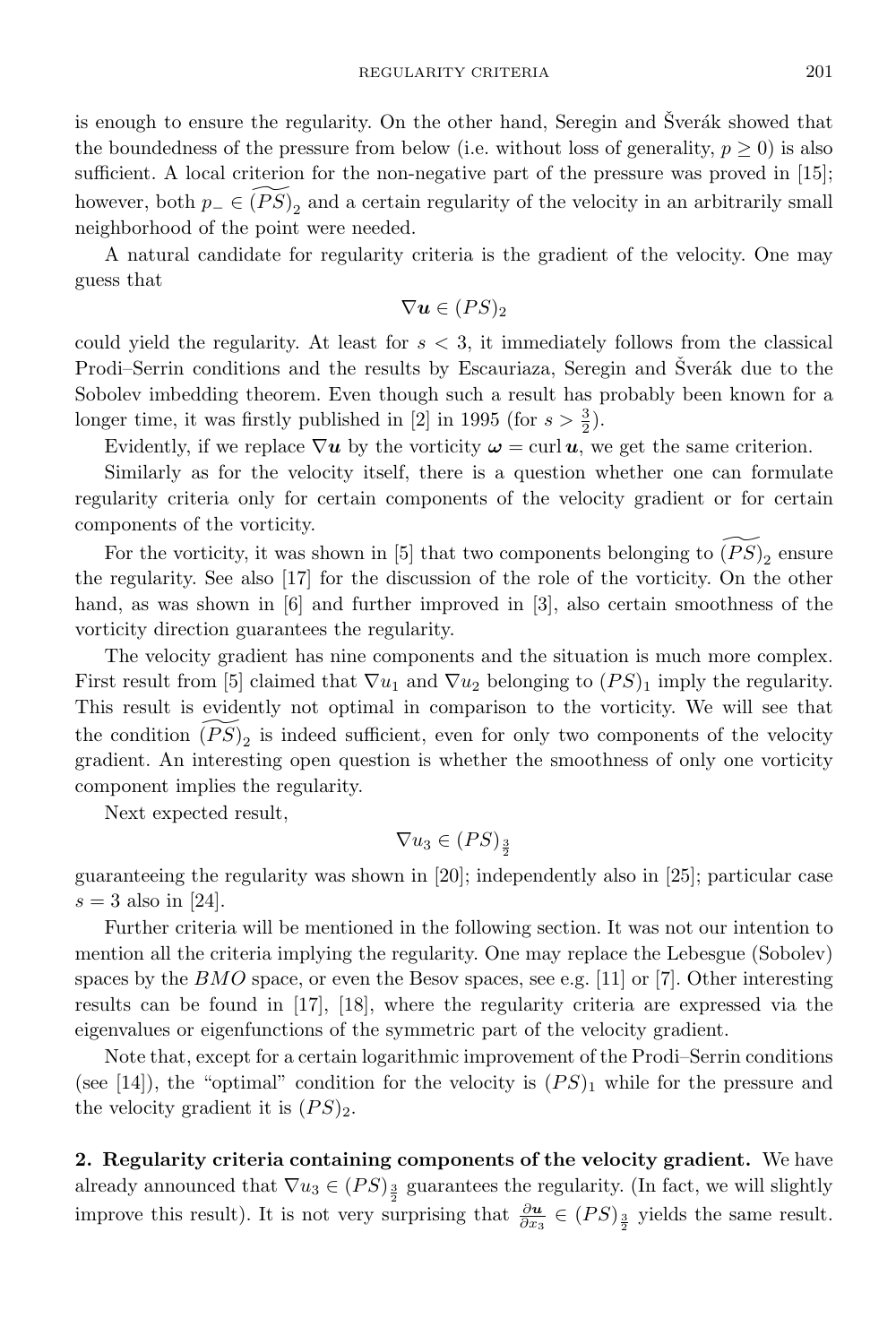On the other hand, it might be more surprising that only two components,  $\frac{\partial u_3}{\partial x_3}$  and  $\frac{\partial u_2}{\partial x_2} \in \widetilde{(PS)}_2$  are also sufficient; but in this case, due to the divergence-free condition, we tacitly assume that the same regularity also holds for  $\frac{\partial u_1}{\partial x_1}$ . The result mentioned above implies the expected result that  $\nabla u_2$  and  $\nabla u_3 \in \widetilde{(PS)}_2$  is sufficient for the regularity. It is possible to formulate also conditions for one component of the velocity gradient  $(\frac{\partial u_3}{\partial x_3} \in L^\infty(I \times \mathbb{R}^3), \text{ i.e. } \frac{\partial u_3}{\partial x_3} \in (PS)_0).$  All the results mentioned above were proved in [19]. We will include all of them in Theorem 1 below, together with some new criteria whose sketch of the proof will be given in the last section.

THEOREM 1. Let  $u$  be a Leray–Hopf weak solution to the Navier–Stokes equations  $(1)$ corresponding to the initial velocity  $u_0 \in W^{1,2}(\mathbb{R}^3)^3$ , div  $u_0 = 0$ . Let one of the following conditions be satisfied:

- (a) three components
	- $(i) \frac{\partial u_3}{\partial x_3}, \frac{\partial u_2}{\partial x_2} \in \widetilde{(PS)}_2$  (then also  $\frac{\partial u_1}{\partial x_1} \in \widetilde{(PS)}_2$ )  $(ii) \frac{\partial u}{\partial x_3} \in (PS)_{\frac{3}{2}}$ (iii)  $\frac{\partial u_3}{\partial x_3}$  ∈ (PS)<sub>1</sub>,  $\frac{\partial u_2}{\partial x_2}$ ,  $\frac{\partial u_1}{\partial x_1}$  ∈ (PS)<sub>2</sub><br>(iv)  $\frac{\partial u_3}{\partial x_3}$  ∈ (PS)<sub>2</sub>, 2 ≤ s ≤ 3,  $\frac{\partial u_3}{\partial x_3}$  ∈ (PS)<sub> $\frac{5}{3} + \frac{1}{s}$ </sub>, s > 3,  $\frac{\partial u_3}{\partial x_3}$  ∈ (PS)<sub>11</sub><sub>-2</sub><sup>3</sup><sub>2</sub>, s ∈ [<sup>1</sup> and  $\frac{\partial u_3}{\partial x_1}$ ,  $\frac{\partial u_3}{\partial x_2} \in (PS)_{\frac{3}{2}}$ <br>
	(v)  $\frac{\partial u_3}{\partial x_3} \in (PS)_2$ ,  $2 \le s \le 3$ ,  $\frac{\partial u_3}{\partial x_3} \in (PS)_{\frac{5}{3} + \frac{1}{s}}$ ,  $s > 3$ ,  $\frac{\partial u_3}{\partial x_3} \in (PS)_{\frac{11}{4} - \frac{3}{2s}}$ ,  $s \in [\frac{18}{11}, 2]$
	- and  $\frac{\partial u_2}{\partial x_3}$ ,  $\frac{\partial u_3}{\partial x_2} \in (PS)_{\frac{3}{2}}$
- (b) two components
	- $(i) \frac{\partial u_1}{\partial x_3}, \frac{\partial u_2}{\partial x_3} \in (PS)_1$ (ii)  $\frac{\partial u_2}{\partial x_3}$  ∈ (PS)<sub>2</sub>, s ∈ [2, 3],  $\frac{\partial u_2}{\partial x_3}$  ∈ (PS)<sub> $\frac{5}{3}$ +</sub><sup>1</sup><sub>3</sub>, s > 3,  $\frac{\partial u_2}{\partial x_3}$  ∈ (PS)<sub> $\frac{11}{4}$ - $\frac{3}{2s}$ , s ∈ [ $\frac{18}{11}$ , 2]</sub> and  $\frac{\partial u_3}{\partial x_3} \in (PS)_1$
- (c) one component

$$
(i) \frac{\partial u_3}{\partial x_3} \in (PS)_0.
$$

Then  $u$  is a smooth solution to the Navier–Stokes equations, unique in the class of all Leray–Hopf weak solutions.

A very interesting problem are intermediate results between the special criteria. Unfortunately, the methods of the proof do not seem to cover these "interpolation" results. We leave this as a very interesting open problem.

**3. Proof of new regularity criteria.** We will sketch the proof of new criteria  $(a)_{(v)}$ and  $(b)_{(i)}(b)_{(ii)}$ . The proof of the remaining ones can be found in [19] or [20]. We only show a priori estimates for smooth solutions. The reader can find arguments how to deal with weak solutions e.g. in the papers mentioned a few lines above.

STEP 1: Proof of  $(a)_{(v)}$ . We will follow the proof of  $(a)_{(iv)}$  given in [20]. There, the stronger condition  $\frac{\partial u_3}{\partial x_3} \in (PS)_{\frac{3}{2}}$  was assumed. We will point out the argument how we improve the result. First, we have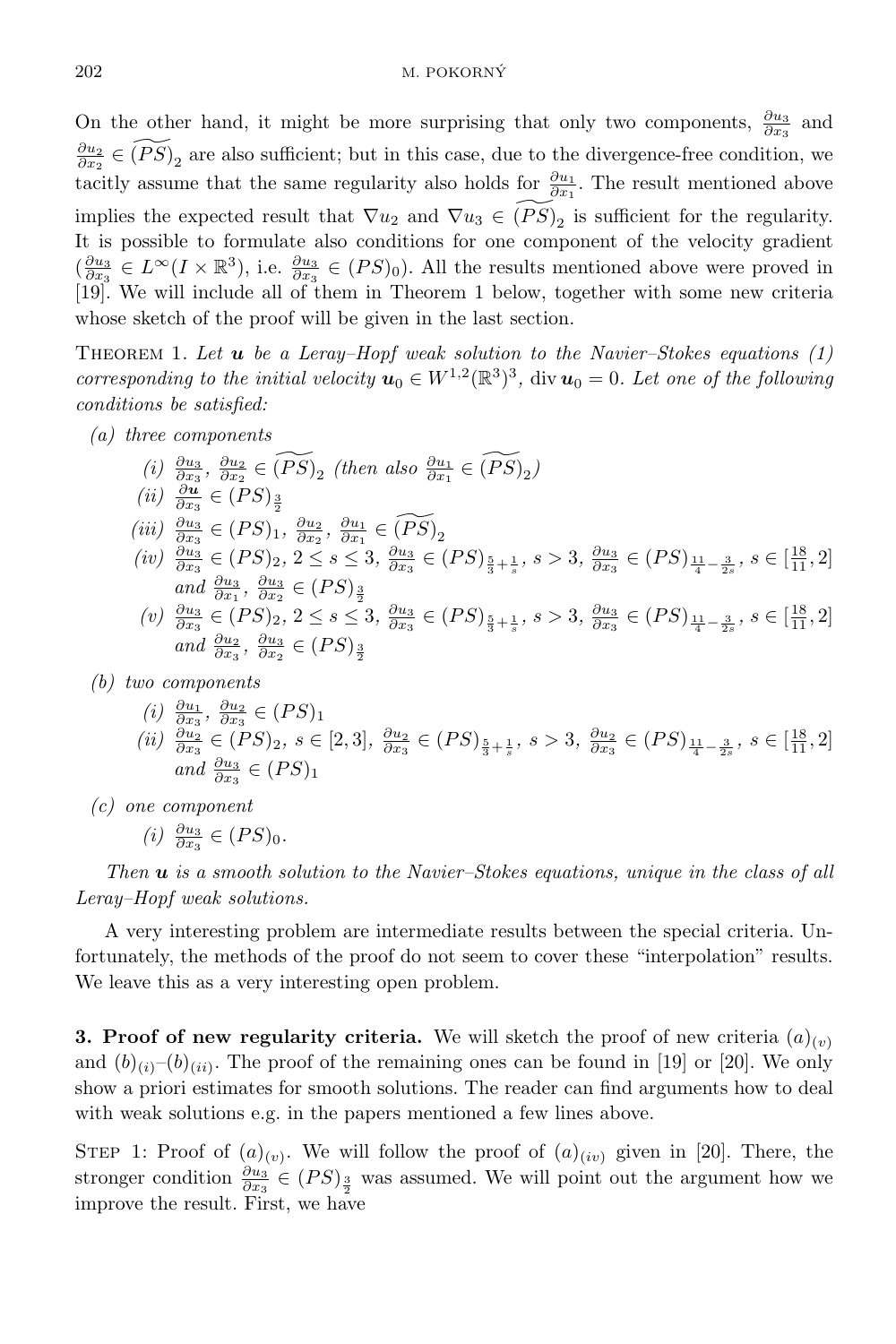LEMMA 1. Denote by  $\omega_3$  the third component of the vorticity,  $\omega_3 = \frac{\partial u_2}{\partial x_1} - \frac{\partial u_1}{\partial x_2}$ . Assume that  $\frac{\partial u_3}{\partial x_3} \in \widetilde{(PS)}_2$  and  $\frac{\partial u_3}{\partial x_2}, \frac{\partial u_2}{\partial x_3} \in (PS)_{\frac{3}{2}}$ . Then there exist  $C_1$  and  $C_2$  depending only on the initial condition and the norms mentioned above such that

$$
\|\omega_3\|_{L^\infty(I;L^2(\mathbb{R}^3))\cap L^2(I;L^6(\mathbb{R}^3))}\leq C_1+C_2\|\boldsymbol{\omega}\|_{L^\infty(I;L^2(\mathbb{R}^3))\cap L^2(I;L^6(\mathbb{R}^3))}.
$$

REMARK 1. Lemma 1 holds if we replace  $\frac{\partial u_2}{\partial x_3}$  by  $\frac{\partial u_3}{\partial x_1}$ .

Proof. We have

$$
\frac{1}{2}\frac{d}{dt}\|\omega_3\|_2^2 + \|\nabla\omega_3\|_2^2 = \int_{\mathbb{R}^3} (\omega \cdot \nabla)u_3\omega_3
$$

$$
= \int_{\mathbb{R}^3} \omega_3^2 \frac{\partial u_3}{\partial x_3} + \int_{\mathbb{R}^3} \omega_2 \omega_3 \frac{\partial u_3}{\partial x_2} + \int_{\mathbb{R}^3} \left(\frac{\partial u_3}{\partial x_2} - \frac{\partial u_2}{\partial x_3}\right) \omega_3 \frac{\partial u_3}{\partial x_1}.
$$

The Hölder inequality applied in a different way on the first, and on the last two terms together with the Gronwall inequality (see the estimates in [20]) yield the result.

Next, consider the momentum equation written in the form

$$
\frac{\partial \boldsymbol{u}}{\partial t} - \Delta \boldsymbol{u} + (\boldsymbol{\omega} \times \boldsymbol{u}) + \nabla \bigg(p + \frac{1}{2}|\boldsymbol{u}|^2\bigg) = \mathbf{0},
$$

multiply it by  $\Delta u$  and integrate over  $\mathbb{R}^3$ . Using the Green theorem the equality yields

$$
\frac{1}{2}\frac{d}{dt}\|\nabla \boldsymbol{u}\|_2^2 + \|\nabla^2 \boldsymbol{u}\|_2^2 = \int_{\mathbb{R}^3} (\boldsymbol{\omega}\times \boldsymbol{u}) \cdot \Delta \boldsymbol{u}.
$$

Recall that

$$
(\boldsymbol{\omega}\times\boldsymbol{u})\cdot\Delta\boldsymbol{u}=(\omega_2u_3-\omega_3u_2)\Delta u_1+(\omega_3u_1-\omega_1u_3)\Delta u_2+(\omega_1u_2-\omega_2u_1)\Delta u_3.
$$

Terms containing  $\omega_1$  and  $\omega_3$  can be estimated as  $I_{22}$  and  $I_{23}$  in [20]. Thus we have to control

$$
\int_{\mathbb{R}^3} (\omega_2 u_3 \Delta u_1 - \omega_2 u_1 \Delta u_3) = \int_{\mathbb{R}^3} \left( \frac{\partial \omega_2}{\partial x_k} u_1 \frac{\partial u_3}{\partial x_k} - \frac{\partial \omega_2}{\partial x_k} u_3 \frac{\partial u_1}{\partial x_k} \right)
$$
  
= 
$$
- \int_{\mathbb{R}^3} \frac{\partial^2 u_1}{\partial x_3 \partial x_k} u_3 \frac{\partial u_1}{\partial x_k} + \int_{\mathbb{R}^3} \frac{\partial^2 u_1}{\partial x_3 \partial x_k} u_1 \frac{\partial u_3}{\partial x_k} + \int_{\mathbb{R}^3} \frac{\partial^2 u_3}{\partial x_1 \partial x_k} u_3 \frac{\partial u_1}{\partial x_k} - \int_{\mathbb{R}^3} \frac{\partial^2 u_3}{\partial x_1 \partial x_k} u_1 \frac{\partial u_3}{\partial x_k}.
$$

The first term,  $\frac{1}{2} \int_{\mathbb{R}^3} \frac{\partial u_1}{\partial x_k} \frac{\partial u_1}{\partial x_k} \frac{\partial u_3}{\partial x_3}$ , can be estimated as  $I_{21}$  in [20] for  $\frac{\partial u_3}{\partial x_3} \in \widetilde{(PS)}_2$ . The second term contains for  $k = 2 \frac{\partial u_3}{\partial x_2}$  and for  $k = 3 \frac{\partial u_3}{\partial x_3}$ —here we need the stronger assumptions for  $s < 2$  and  $s > 3$ , see the estimates below. If  $k = 1$ , we use the continuity equation and

$$
\int_{\mathbb{R}^3} \frac{\partial^2 u_1}{\partial x_3 \partial x_1} u_1 \frac{\partial u_3}{\partial x_1} = -\int_{\mathbb{R}^3} \frac{\partial^2 u_2}{\partial x_3 \partial x_2} u_1 \frac{\partial u_3}{\partial x_1} - \int_{\mathbb{R}^3} \frac{\partial^2 u_3}{\partial^2 x_3} u_1 \frac{\partial u_3}{\partial x_1}
$$

$$
= \int_{\mathbb{R}^3} \frac{\partial u_2}{\partial x_3} \left( \frac{\partial u_1}{\partial x_2} \frac{\partial u_3}{\partial x_1} + u_1 \frac{\partial^2 u_3}{\partial x_2 \partial x_1} \right) + \int_{\mathbb{R}^3} \frac{\partial u_3}{\partial x_3} \frac{\partial u_1}{\partial x_3} \frac{\partial u_3}{\partial x_1} - \frac{1}{2} \int_{\mathbb{R}^3} \frac{\partial u_3}{\partial x_3} \frac{\partial u_3}{\partial x_3} \frac{\partial u_1}{\partial x_1}.
$$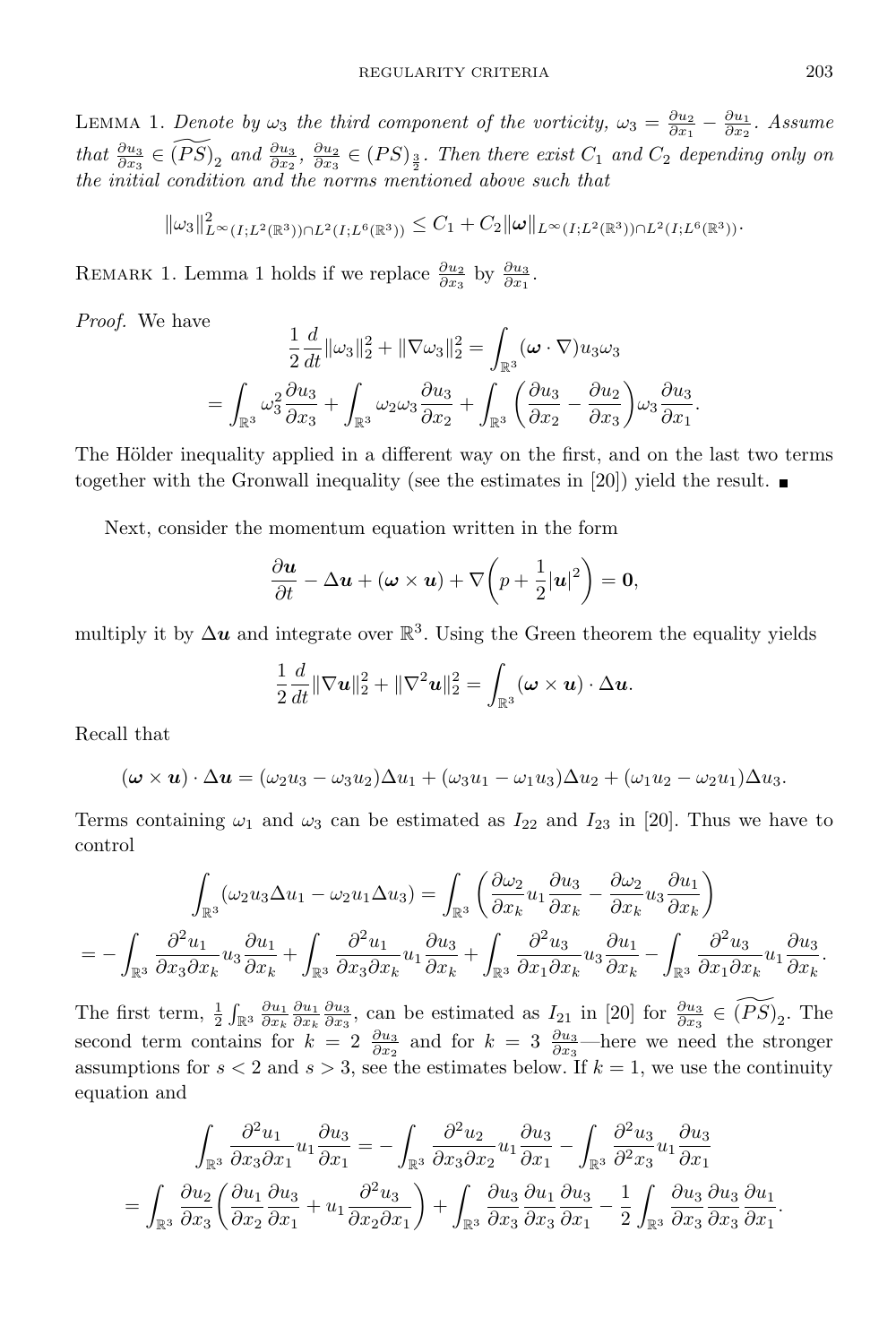Similarly can also be treated the other terms. Now, if  $s < 2$ ,

$$
\left| \int_{\mathbb{R}^3} \frac{\partial u_3}{\partial x_3} u_i \frac{\partial^2 u_j}{\partial x_k \partial x_l} \right| \leq C \left\| \frac{\partial u_3}{\partial x_3} \right\|_2 \|\nabla u\|_2^{\frac{1}{2}} \|\nabla^2 u\|_2^{\frac{3}{2}} \leq C \left\| \frac{\partial u_3}{\partial x_3} \right\|_s^{\frac{2s}{6-s}} \|\nabla u\|_2^{\frac{1}{2}} \|\nabla^2 u\|_2^{\frac{3(0-9s)}{2(6-s)}} \n\leq \frac{1}{2} \|\nabla^2 u\|_2^2 + C \left\| \frac{\partial u_3}{\partial x_3} \right\|_s^{\frac{8s}{6s-6}} \|\nabla u\|_2^{\frac{2+34-12s}{5s-6}} \n\leq \frac{1}{2} \|\nabla^2 u\|_2^2 + C \|\nabla u\|_2^2 \left( \left\| \frac{\partial u_3}{\partial x_3} \right\|_s^{\frac{8s}{11s-18}} + \|\nabla u\|_2^2 \right).
$$

If  $s > 3$ ,

$$
\left|\int_{\mathbb{R}^3} \frac{\partial u_3}{\partial x_3} u_i \frac{\partial^2 u_j}{\partial x_k \partial x_l} \right| \leq \left\| \frac{\partial u_3}{\partial x_3} \right\|_s^{\frac{3s}{5s-6}} \|\nabla u\|_2^{2\frac{s-3}{5s-6}} \|\nabla^2 u\|_2 \|u\|_{\frac{2}{3}\frac{5s-6}{s-2}} \leq C \left\| \frac{\partial u_3}{\partial x_3} \right\|_s^{\frac{3s}{5s-6}} \|\nabla u\|_2 \|\nabla^2 u\|_2 \|u\|_2^{2\frac{s-3}{5s-6}} \leq \frac{1}{2} \|\nabla^2 u\|_2^2 + C \left\| \frac{\partial u_3}{\partial x_3} \right\|_s^{\frac{6s}{5s-6}} \|\nabla u\|_2^2.
$$

These two estimates correspond exactly to conditions  $(a)_{(iv)}$  and  $(a)_{(v)}$  for  $\frac{\partial u_3}{\partial x_3}$ .

STEP 2: Proof of  $(b)_{(i)}$ . The proof is relatively simple. We will show that  $(b)_{(i)}$  implies ∂u  $\frac{\partial u}{\partial x_3} \in L^\infty(I; L^2(\mathbb{R}^3)^3)$ , i.e.  $\frac{\partial u}{\partial x_3} \in (PS)_{\frac{3}{2}}$ . We have

$$
\frac{1}{2}\frac{d}{dt}\left\|\frac{\partial \boldsymbol{u}}{\partial x_3}\right\|_2^2 + \left\|\nabla \frac{\partial \boldsymbol{u}}{\partial x_3}\right\|_2^2 = -\int_{\mathbb{R}^3} \frac{\partial u_i}{\partial x_3} \frac{\partial u_j}{\partial x_3} \frac{\partial u_i}{\partial x_j}
$$

.

The only term which does not contain  $\frac{\partial u_i}{\partial x_3}$ ,  $i = 1, 2$  is

$$
-\int_{\mathbb{R}^3} \left(\frac{\partial u_3}{\partial x_3}\right)^3 = 2 \int_{\mathbb{R}^3} u_3 \frac{\partial u_3}{\partial x_3} \frac{\partial^2 u_3}{\partial x_3^2} = -2 \int_{\mathbb{R}^3} u_3 \frac{\partial u_3}{\partial x_3} \left(\frac{\partial^2 u_1}{\partial x_1 \partial x_3} + \frac{\partial^2 u_2}{\partial x_2 \partial x_3}\right)
$$
  
= 
$$
2 \int_{\mathbb{R}^3} \left(\frac{\partial u_3}{\partial x_1} \frac{\partial u_3}{\partial x_3} + u_3 \frac{\partial^2 u_3}{\partial x_1 \partial x_3}\right) \frac{\partial u_1}{\partial x_3} + 2 \int_{\mathbb{R}^3} \left(\frac{\partial u_3}{\partial x_2} \frac{\partial u_3}{\partial x_3} + u_3 \frac{\partial^2 u_3}{\partial x_2 \partial x_3}\right) \frac{\partial u_2}{\partial x_3}.
$$

The first and the third term can be estimated by

$$
\left\|\frac{\partial u_i}{\partial x_3}\right\|_s \left\|\frac{\partial u_3}{\partial x_3}\right\|_{\frac{2s}{s-2}} \|\nabla u\|_2,
$$

while the second and the fourth one by

$$
\left\|\frac{\partial u_i}{\partial x_3}\right\|_s\|{\boldsymbol u}\|_{\frac{2s}{s-2}}\left\|\nabla\frac{\partial {\boldsymbol u}}{\partial x_3}\right\|_2.
$$

Altogether

$$
\left| \int_{\mathbb{R}^3} \frac{\partial u_i}{\partial x_3} \frac{\partial u_j}{\partial x_3} \frac{\partial u_i}{\partial x_j} \right| \leq \frac{1}{2} \left\| \nabla \frac{\partial u}{\partial x_3} \right\|_2^2
$$
  
+ $C(\|u\|_{L^\infty(I;L^2(\mathbb{R}^3)^3)}) \left( \left\| \frac{\partial u_3}{\partial x_3} \right\|_s^{\frac{2s}{s-3}} + \|\nabla u\|_2^2 \right) \left( 1 + \left\| \frac{\partial u_3}{\partial x_3} \right\|_2^{2\frac{s-3}{2s-3}} \right)$ 

which implies the result.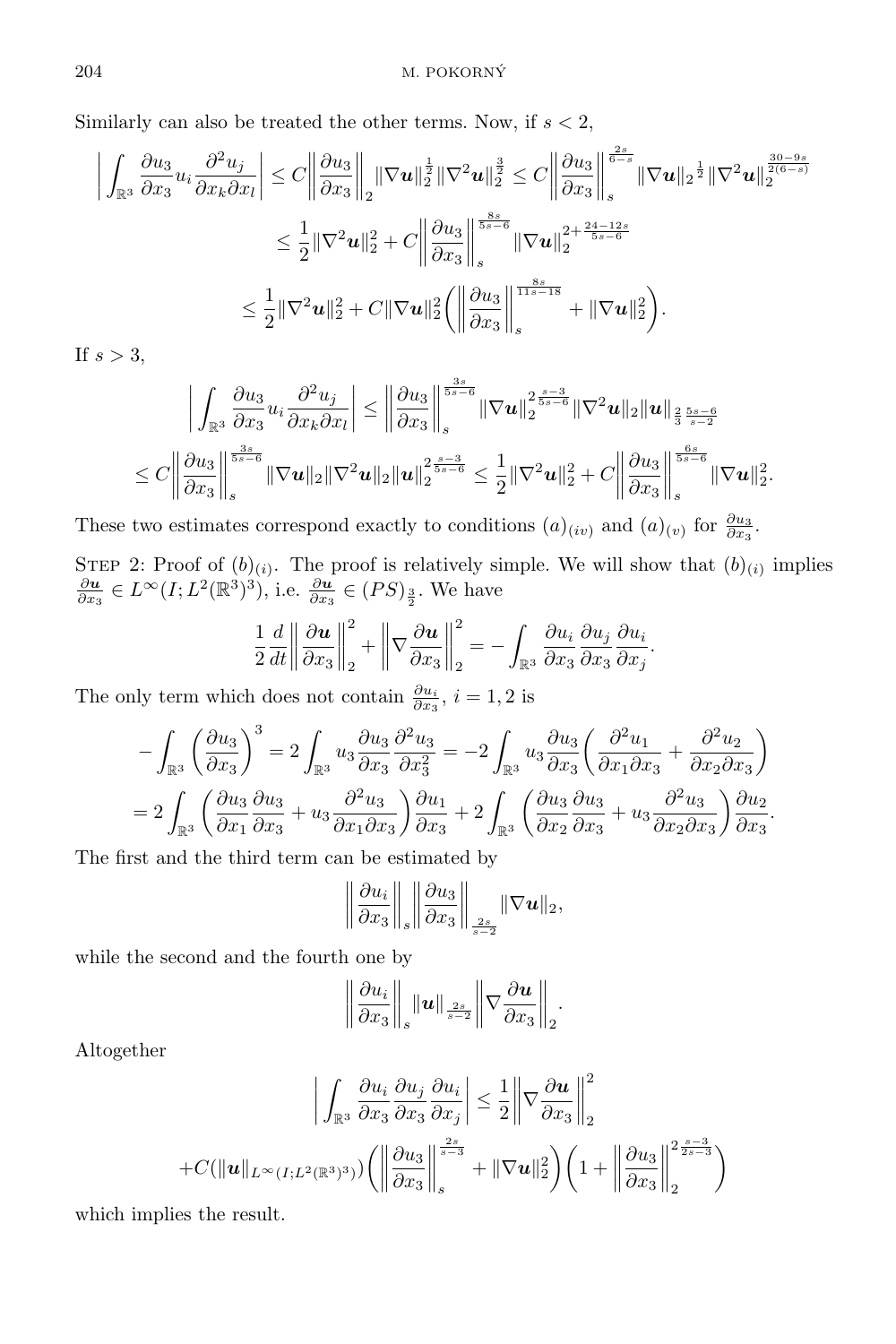STEP 3: Proof of  $(b)_{(ii)}$ . One important tool is a modification of Theorem 1 from [19]. We have

LEMMA 2. Let  $\bf{u}$  be a Leray–Hopf weak solution to the Navier–Stokes equations (1) corresponding to the initial velocity  $u_0 \in W^{1,2}(\mathbb{R}^3)^3$ , div  $u_0 = 0$ . Let  $u_3 \in \widetilde{(PS)}_1$  and  $\frac{\partial u_2}{\partial x_3}$ ,  $\frac{\partial u_3}{\partial x_3}$  belong to  $(PS)_2$ ,  $s \in [2,3]$ , to  $(PS)_{\frac{5}{3}+\frac{1}{s}}$ ,  $s > 3$  and to  $(PS)_{\frac{11}{4}-\frac{3}{2s}}$ ,  $s \in [\frac{18}{11},2]$ . Then  $\bm{u}$ is a smooth solution to the Navier–Stokes equations, unique in the class of all Leray–Hopf weak solutions.

Proof. We proceed as in the proof of Theorem 1 mentioned above. We have

$$
\frac{1}{2}\frac{d}{dt}\|\boldsymbol{\omega}\|_2^2 + \|\nabla \boldsymbol{\omega}\|_2^2 = \int_{\mathbb{R}^3} \omega_i \frac{\partial u_i}{\partial x_j}\omega_j.
$$

The right-hand side can be written as

$$
\int_{\mathbb{R}^3} \frac{\partial u_2}{\partial x_3} \frac{\partial u_2}{\partial x_3} \frac{\partial u_1}{\partial x_1} - \int_{\mathbb{R}^3} \frac{\partial u_2}{\partial x_1} \frac{\partial u_2}{\partial x_3} \frac{\partial u_1}{\partial x_3} + \int_{\mathbb{R}^3} \frac{\partial u_1}{\partial x_3} \frac{\partial u_1}{\partial x_3} \frac{\partial u_2}{\partial x_2} \n- \int_{\mathbb{R}^3} \frac{\partial u_1}{\partial x_2} \frac{\partial u_2}{\partial x_3} \frac{\partial u_1}{\partial x_3} + \int_{\mathbb{R}^3} c_{ijklm} u_3 \frac{\partial u_i}{\partial x_j} \frac{\partial^2 u_k}{\partial x_l \partial x_m}.
$$

The only term which cannot be handled as in the article mentioned above is

$$
\int_{\mathbb{R}^3} \frac{\partial u_1}{\partial x_3} \frac{\partial u_1}{\partial x_3} \frac{\partial u_2}{\partial x_2} = -\int_{\mathbb{R}^3} \frac{\partial u_1}{\partial x_3} \frac{\partial u_1}{\partial x_3} \frac{\partial u_1}{\partial x_1} - \int_{\mathbb{R}^3} \frac{\partial u_1}{\partial x_3} \frac{\partial u_1}{\partial x_3} \frac{\partial u_3}{\partial x_3}.
$$

The last term can be easily estimated. We apply the Green theorem in the first term on the right-hand side and use once more the continuity equation. Then

$$
-\int_{\mathbb{R}^3} \frac{\partial u_1}{\partial x_3} \frac{\partial u_1}{\partial x_3} \frac{\partial u_1}{\partial x_1} = -2 \int_{\mathbb{R}^3} \frac{\partial}{\partial x_3} \left( \frac{\partial u_2}{\partial x_2} + \frac{\partial u_3}{\partial x_3} \right) u_1 \frac{\partial u_1}{\partial x_3}
$$
  
= 
$$
2 \int_{\mathbb{R}^3} \frac{\partial u_2}{\partial x_3} \left( u_1 \frac{\partial^2 u_1}{\partial x_2 \partial x_3} + \frac{\partial u_1}{\partial x_2} \frac{\partial u_1}{\partial x_3} \right) + 2 \int_{\mathbb{R}^3} \frac{\partial u_3}{\partial x_3} \left( u_1 \frac{\partial^2 u_1}{\partial x_3^2} + \frac{\partial u_1}{\partial x_3} \frac{\partial u_1}{\partial x_3} \right).
$$

We have

$$
\left|\int_{\mathbb{R}^3}\frac{\partial u_i}{\partial x_3}u_1\frac{\partial^2 u_1}{\partial x_j\partial x_k}\right|\leq \left\|\frac{\partial u_i}{\partial x_3}\right\|_s\|u\|_{\frac{2s}{s-2}}\|\nabla^2 u\|_2\leq \frac{1}{2}\|\nabla \omega\|_2^2+C\|\omega\|_2^2\left\|\frac{\partial u_2}{\partial x_3}\right\|_s^{\frac{2s}{2s-3}},
$$

provided  $s \in [2,3]$ . For  $s > 3$  or  $s < 2$  we may use the estimates at the end of Step 1.

Now, we proceed as in the proof of  $(a)_{(iii)}$  in [19]. Assume that  $\frac{\partial u_2}{\partial x_3}$  satisfy  $(b)_{(ii)}$ and  $\frac{\partial u_3}{\partial x_3} \in (PS)_1$ . Then, as  $\frac{\partial u_3}{\partial x_3} \in L^2(I \times \mathbb{R}^3)$ , it is an easy matter to see that  $\frac{\partial u_3}{\partial x_3} \in$  $L^2(I; L^3(\mathbb{R}^3))$  and thus it satisfies the assumption of Lemma 2. It remains to estimate  $u_3$ in  $\widetilde{(PS)}_1$ . We have

$$
\frac{1}{3}\frac{d}{dt}\|u_3\|_3^3 + \frac{8}{9}\|\nabla|u_3\|_2^3\|_2^2 = -\int_{\mathbb{R}^3} \frac{\partial p}{\partial x_3}|u_3|u_3.
$$

We apply the Green theorem in the term on the right-hand side and, using standard estimates of the pressure, we get

$$
\bigg|\int_{\mathbb{R}^3}\frac{\partial p}{\partial x_3}|u_3|u_3\bigg|\leq C\bigg(\bigg\|\frac{\partial u_3}{\partial x_3}\bigg\|_{s}^{\frac{2s}{s-3}}+\|u\|_6^2\bigg)\|u\|_2^{\frac{s-3}{s}}\|u_3\|_3,
$$

i.e.  $u_3 \in \widetilde{(PS)}_1$  provided  $\frac{\partial u_3}{\partial x_3} \in (PS)_1$ . The proof of  $(b)_{(ii)}$  is complete.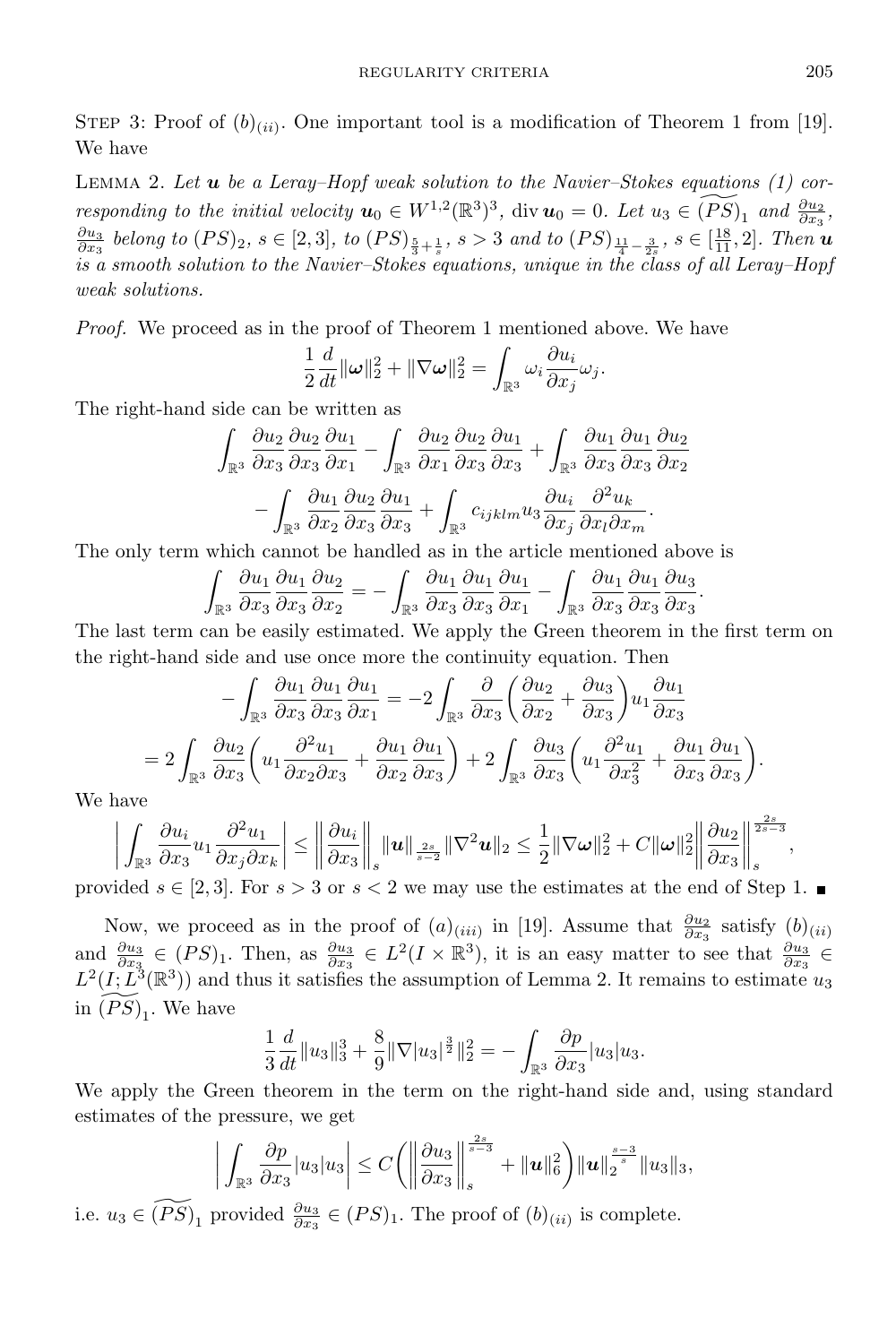## 206 M. POKORNY´

## References

- [1] H. O. Bae and H. J. Choe,  $L^{\infty}$ -bound of weak solutions to Navier-Stokes equations, in: Proceedings of Korea-Japan Partial Differential Equations Conference (Taejon, 1996), H. J. Choe et al. (eds.), Seoul National University, 1997, 13 pp.
- [2] H. Beirão da Veiga, A new regularity class for the Navier-Stokes equations in  $R<sup>n</sup>$ , Chin. Ann. Math. Ser. B 16 (1995), 407–412.
- [3] H. Beirão da Veiga and L. Berselli, On the regularizing effect of the vorticity direction in incompressible viscous flows, Differential Integral Equations 15 (2002), 345–356.
- [4] L. Berselli and P. G. Galdi, Regularity criteria involving the pressure for the weak solutions to the Navier-Stokes equations, Proc. Am. Math. Soc. 130 (2002), 3585–3595.
- [5] D. Chae and H.J. Choe, Regularity of solutions to the Navier–Stokes equation, Electron. J. Differ. Equ. 5 (1999), 1–7.
- [6] P. Constantin and C. Fefferman, Direction of vorticity and the problem of global regularity for the Navier-Stokes equations, Indiana Univ. Math. J. 42 (1993), 775–789.
- [7] R. Danchin, Zero Mach number limit in critical spaces for compressible Navier-Stokes equations, Ann. Sci. Ec. Norm. Sup. IV 35 (2002), 27–75.
- [8] L. Escauriaza, G. Seregin and V. Šverák, *Backward uniqueness for parabolic equations*, Arch. Ration. Mech. Anal. 169 (2003), 147–157.
- [9] L. Escauriaza, G. Seregin and V. Šverák, *Backward uniqueness for the heat operator in a* half-space, St. Petersbg. Math. J. 15 (2004), 139–148.
- [10] C. He, Regularity for solutions to the Navier-Stokes equations with one velocity component regular, Electron. J. Differential Equations 29 (2002) 1–13.
- [11] H. Kozono and Y. Taniuchi, Bilinear estimates in BMO and the Navier–Stokes equations, Math. Z. 235 (2000), 173–194.
- [12] H. Kozono and H. Sohr, Remark on uniqueness of weak solutions to the Navier–Stokes equations, Analysis 16 (1996), 255–271.
- [13] J. Leray, Sur le mouvement d'un liquide visqueux emplissant l'espace, Acta Math. 63 (1934), 193–248.
- [14] S. Montgomery-Smith, Conditions implying regularity of the three dimensional Navier– Stokes equations, to appear in Appl. Math.
- [15] J. Neustupa and J. Nečas, New conditions for local regularity of a suitable weak solution to the Navier–Stokes equations, J. Math. Fluid Mech. 4 (2002), 237–256.
- [16] J. Neustupa, A. Novotn´y and P. Penel, An interior regularity of a weak solution to the Navier-Stokes equations in dependence on one component of velocity, in: Topics in Mathematical Fluid Mechanics, Quad. Mat. 10 (2002), 163–183; see also A remark to interior regularity of a suitable weak solution to the Navier–Stokes equations, CIM preprint No. 25 (1999).
- [17] J. Neustupa and P. Penel, Anisotropic and geometric criteria for interior regularity of weak solutions to the 3D Navier–Stokes Equations, in: Mathematical Fluid Mechanics (Recent Results and Open Problems), J. Neustupa and P. Penel (eds.), Advances in Mathematical Fluid Mechanics, Birkhäuser, 2001, 239-267.
- [18] J. Neustupa and P. Penel, The role of eigenvalues and eigenvectors of the symmetrized gradient of velocity in the theory of the Navier–Stokes equations, C. R. Math. Acad. Sci. Paris 336 (2003), 805–810.
- [19] P. Penel and M. Pokorn´y, Some new regularity criteria for the Navier–Stokes equations containing the gradient of velocity, Appl. Math. 49 (2004), 483–493; see also preprint of Charles University MATH-MU-9/2001.